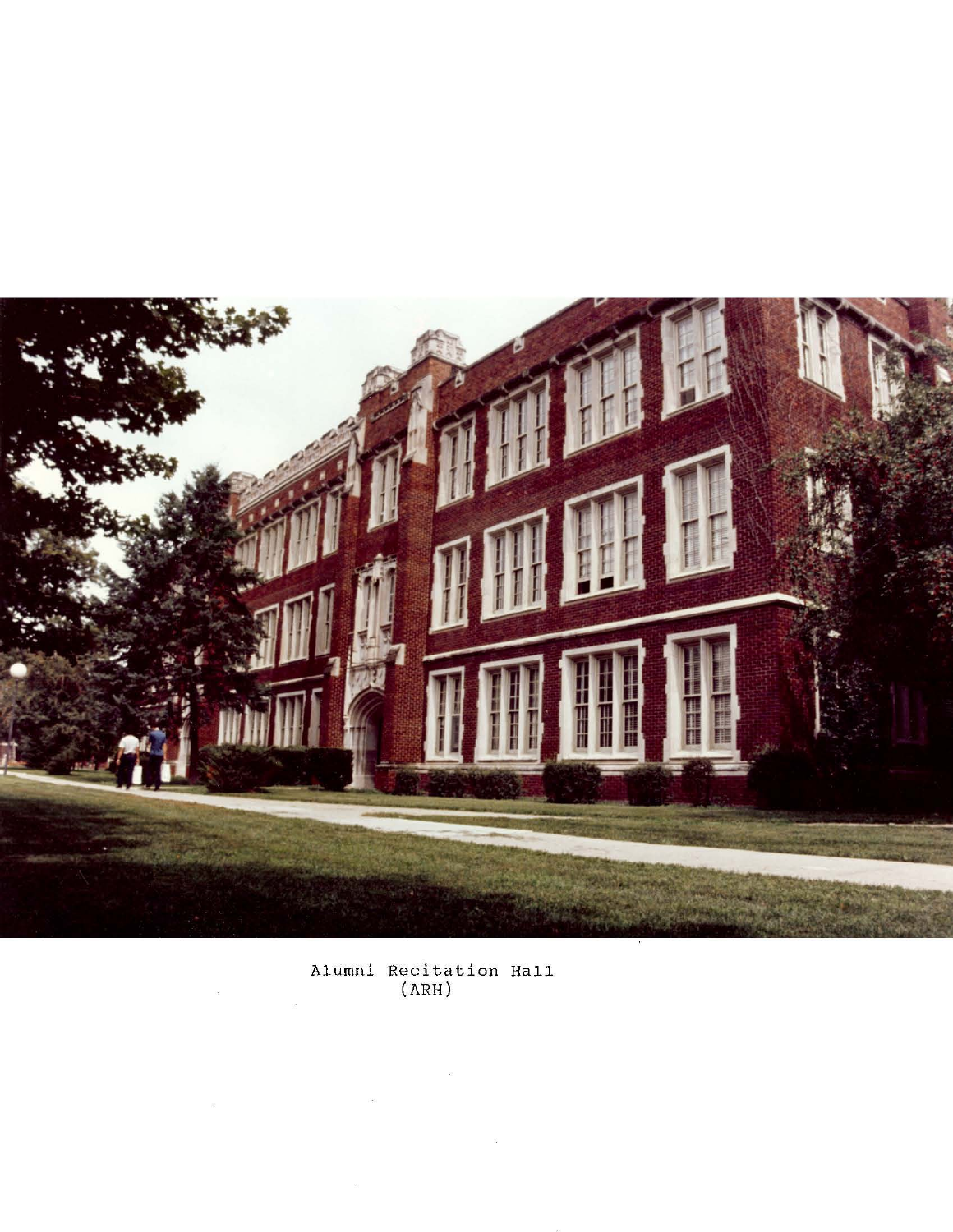## ALUMNI RECITATION HALL (commonly referred to as ARH)

#### TECHNICAL INFORMATION

Type of architecture/construction - Three story Tudor-style with Gothic features (entrance arches and buttresses found on all sides), red brick with limestone trimming. This building was reported to have been the first use of reinforced concrete ribbedslab construction in Iowa

Gross Sq. FI. - 42,686 Net Sq. FI. - 33,521 Original dimensions - 168' X 63'

Date of completion of original construction - February 1917

Initial Cost - Approximately \$171,000

Principal Architect - H. Rawson of Proudfoot, Bird, & Rawson of Des Moines, IA

General Contractor - Bailey - Marsh of Minneapolis, MN - Their fee was 5% of the cost of construction

Initial Functions - General classroom recitation building for non-laboratory, nonstudio classes

# Major renovations

- Date 1969 Cosmetic renovation with addition of dropped acoustic ceilings, asbestos floor tile installed in many of the classrooms, fluorescent light fixtures replaced incandescent fixtures, size of restrooms was increased, sound equipment installed for use as language laboratory, and installation of writing laboratory in the annex between Carnegie and ARH
	- Renovation Designer All changes were designed by Dale Hawn, Director of Physical Plant, Grinnell College

Cost - Approximately \$100,000

Date - 1989-90 - Full mechanical systems replacement, partial structural reorganization, complete cosmetic renovation and completely refurnished, addition of state-of-the-art audio visual, writing, language and computer laboratories.

Principal Architect - Ben Weese of Weese, Langley, Weese - Chicago, IL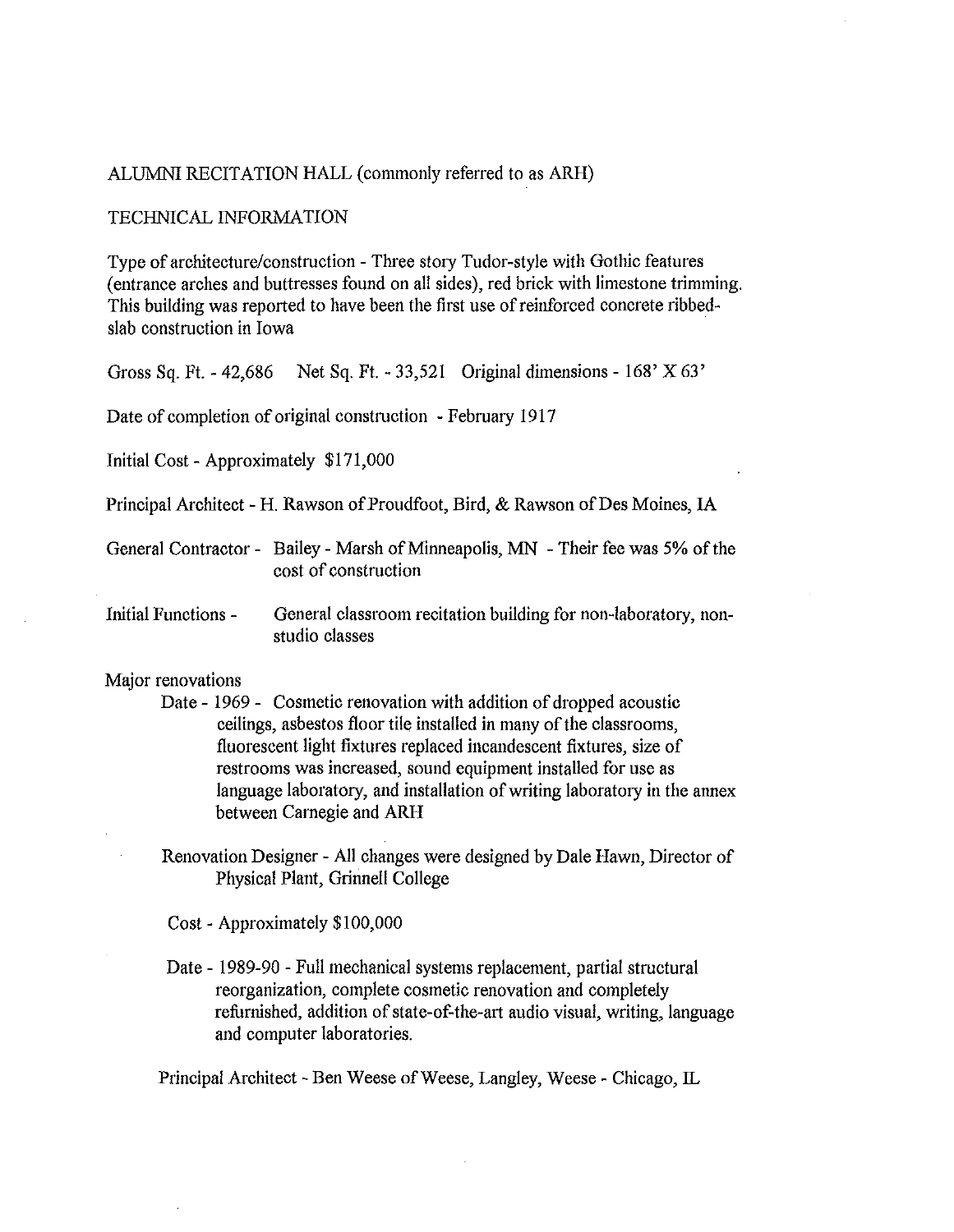General Contractor - Loomis Brothers of Cedar Rapids, IA

Total Cost (including all fees, furnishings and equipage) - \$5,614,168 Architectural/engineering cost - \$366,000

Post renovation function - General classroom building including audio-visual, language, computer and writing laboratories

# COMMENTS:

Initial Design and Construction

By the time the 20th Century arrived, Grinnell College's campus supported six buildings (Alumni Hall, Blair Hall, Chicago Hall, Goodnow Hall, Rand Gymnasium for Women, and the Mens' Gymnasium) that provided housing for the College's academic programs. By 1907 three more academic buildings (Carnegie Library, The Associations Building, and Herrick Chapel) had been added to Central Campus.

By 1910 the student enrollment had grown to over 650 (480 in the College Program, 102 in the Academy, and over 70 in the Music School). President J. H. T. Main advised the Trustees in 1910 that a large recitation building headed the list of the College's most pressing building needs. for academic facilities. In 1914, President Main re-emphasized the need for a large recitation classroom building and directed the College's first development officer to design a program to raise funds for the new "Alumni Hall." Shortly after that time the Trustees approved the appointment ofH. A. Rawson of the Proudfoot, Bird and Rawson architectural firm of Des Moines, IA to develop preliminary plans for the recitation classroom building. He was commissioned to design a building that was in accord with the campus landscape plan previously prepared by R. F. Weyrick, also of Des Moines, IA. Rawson had been the principal architect on the design of the Women's' Quadrangle Dormitory Complex on South Campus and later also served in that role for the Men's Quadrangle Dormitory Complex.

Rawson prepared preliminary plans that proposed a three-wing building complex to be located in accord with Weyrick's campus plan immediately north of Carnegie Library on Park Street. In his original design, the three wings were to be connected, although each of the three sections clearly constituted an individual facility. Together they were to form a conceptual architectural whole. In November 1915 for fund raising purposes, ground was broken for the construction of the "New Alumni Building, "so named because of the contributions of the College's alumni toward its construction. In December 1915 President Main recommended to the Board the construction of two wings of the proposed building using the \$50,000 generated from alumni pledges and \$30,000 of other college funds. In February 1916 the Board approved the appointment of Bailey-Marsh of Minneapolis as the general contractor on the Alumni Hall Project. The Board also gave the Bailey-Marsh firm instructions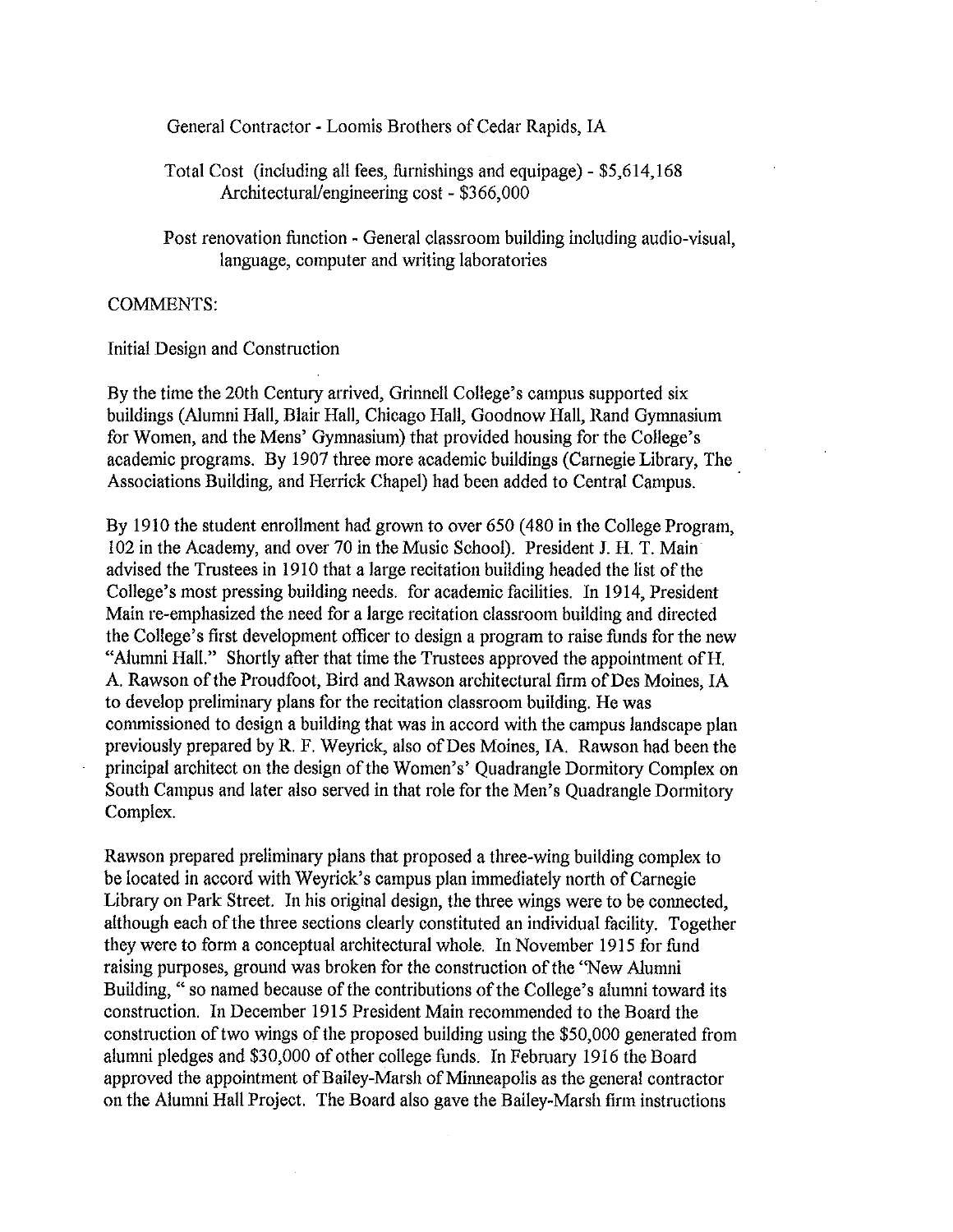to begin work on the building as soon as feasible. Bailey-Marsh had also served as the general contractor for the construction of the Women's Quadrangle. Their fee for serving as general contractor on the Alumni Building was to be 5% of the construction cost. In April 1916 because of funding limitations, the Board instructed Bailey Marsh to build a single wing of the proposed building at an estimated cost of approximately  $$150,000 +$  and to complete it as soon as possible. The Board stated an intention to build the other two portions of the building as funding became available.

Business Manager L. V. Phelps was appointed to serve as the College's supervisor of construction on the new building. It is noteworthy that Phelps had come to Grinnell in 1914 as Bailey-Marsh's supervisor of construction for the Women's Quadrangle project. Near the time of completion of that project, President Main offered him the opportunity to stay on at Grinnell as Business Manager and Phelps accepted the offer. He quickly became a highly respected officer of the College and remained in that position for thirty-five years. He truly deserves a great deal of credit for shepherding the great number of changes that took place in the physical facilities and the finances . of the College during the duration of his service.

In January 1916 the following description of the proposed building appeared in the Scarlet and Black: "This latest addition to Grinnell College will be located in the northwest corner of the campus. It will have a frontage of 165 feet on Park St. and will have a depth of 63 ft. It will be three stories in height, without a basement. It will be constructed of red, hard finish brick, with stone trimmings."

"The building will be just exactly what it is termed; a recitation building. It will put Grinnell right on a par in this department with any college in the country. It will be modern, substantial and built for the future. It will provide for the needs of Grinnell for years to come. The best of ventilating systems will be installed and this is only one of the many ways in which the building will be a model for recitation purposes."

"As at present planned the building will include nineteen large recitation rooms. The average size of these rooms will be about 26 feet by 22, but there are several larger than this, and there will be one room 50 by 21 feet. There will be an auditorium fitted with a balcony, which will seat about 450 people. There will be ample cloak and toilet rooms, with marble appointments."

"The new building will be connected with the north wing of the library by a one story cloister similar to that which connects Mears Cottage with the main building of the woman's quadrangle."

"The building will be conveniently arranged, with broad stair cases and corridors, all with the single purpose of making it the best recitation building that can be devised."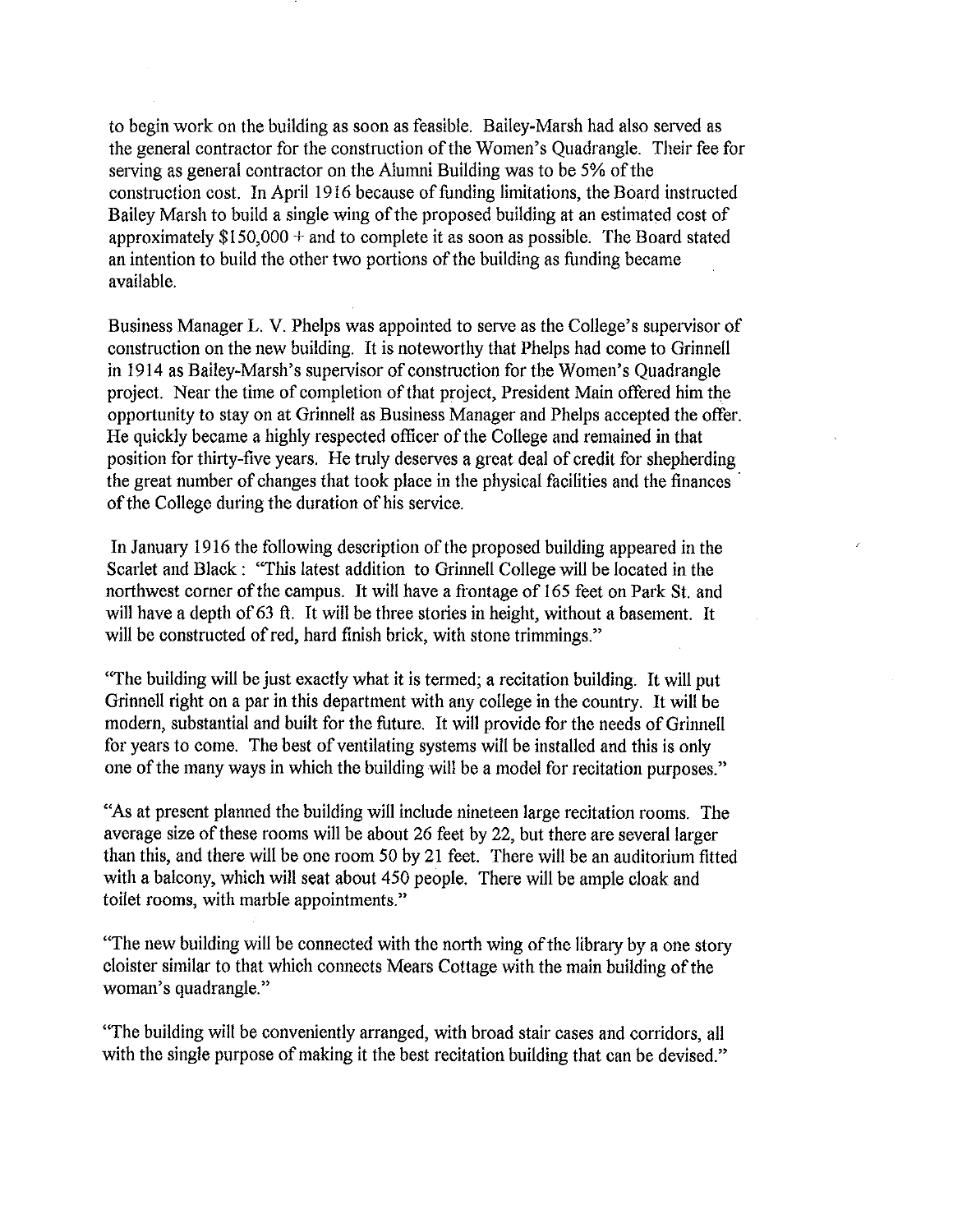During the planning stages of the new building, a controversy arose as to whether the building should have a flat roof or a mansard roof. After several weeks, it was decided to install the flat roof. However, construction was held up during the heated argument. The war in Europe also was instrumental in slowing construction because of the difficulty it caused in obtaining steel and other construction materials. A further complication arose as a result of the College's lack of funds. This led to difficulty in paying the general contractor and the materials suppliers. Fortunately for the completion of ARH, although the College fell behind in its payments, and construction slowed on the project Bailey - Marsh was apparently financially strong enough to continue construction of ARH without forcing a major slow-down in construction. However, the financial worsening financial situation of the College became so serious in 1917 and 1918 that Bailey - Marsh, which also had been retained to construct the Men's Quadrangle was on the brink of financial collapse for several months during the latter project. The archives contain many documents from Bailey - Marsh trying to get the College to pay its debts to them.

By January 1916 people had begun to refer to the new building as "Alumni Recitation Hall" or "ARH." In popular usage the abbreviated form of the name sprang up immediately and it has prevailed for well over eight decades.

Some of the distinctive features of ARH were the extra wide corridors, the majestically wide staircases, the beautiful terrazzo finish on the steps of the staircases and corridor floors, and the state-of-the-art (for 1916) gravity ventilation system. In regard to the latter feature, although the building was heated by steam radiators, fresh air was delivered through vertical ducts that ran between the two layers of brick in the walls on each of the two sides of the corridors, a new concept in ventilation for the time that the building was constructed. The flow of air was aided by oversize fans located in a small service area below the first floor of the building.

The building featured a large auditorium designed for college events for which audiences would not be large enough to fill Herrick Chapel. Lectures, oratorical contests, theatrical productions, debates, pep meetings and other such functions were held in the auditorium. ARH also featured a social science "laboratory" equipped with book shelves and special study tables which students of the departments of the social sciences could use for their study. Special reference books in the social sciences were housed in the "lab" and a special librarian was put in charge of maintaining the reference collection. ARH was connected to Carnegie Library by a short corridor.

The first floor of ARH housed English and German. The second floor housed classics, the romance languages, psychology and education. The third floor housed applied Christianity, history, political science, economics, and business administration. The building also had spacious individual offices for the faculty members of the departments housed in it.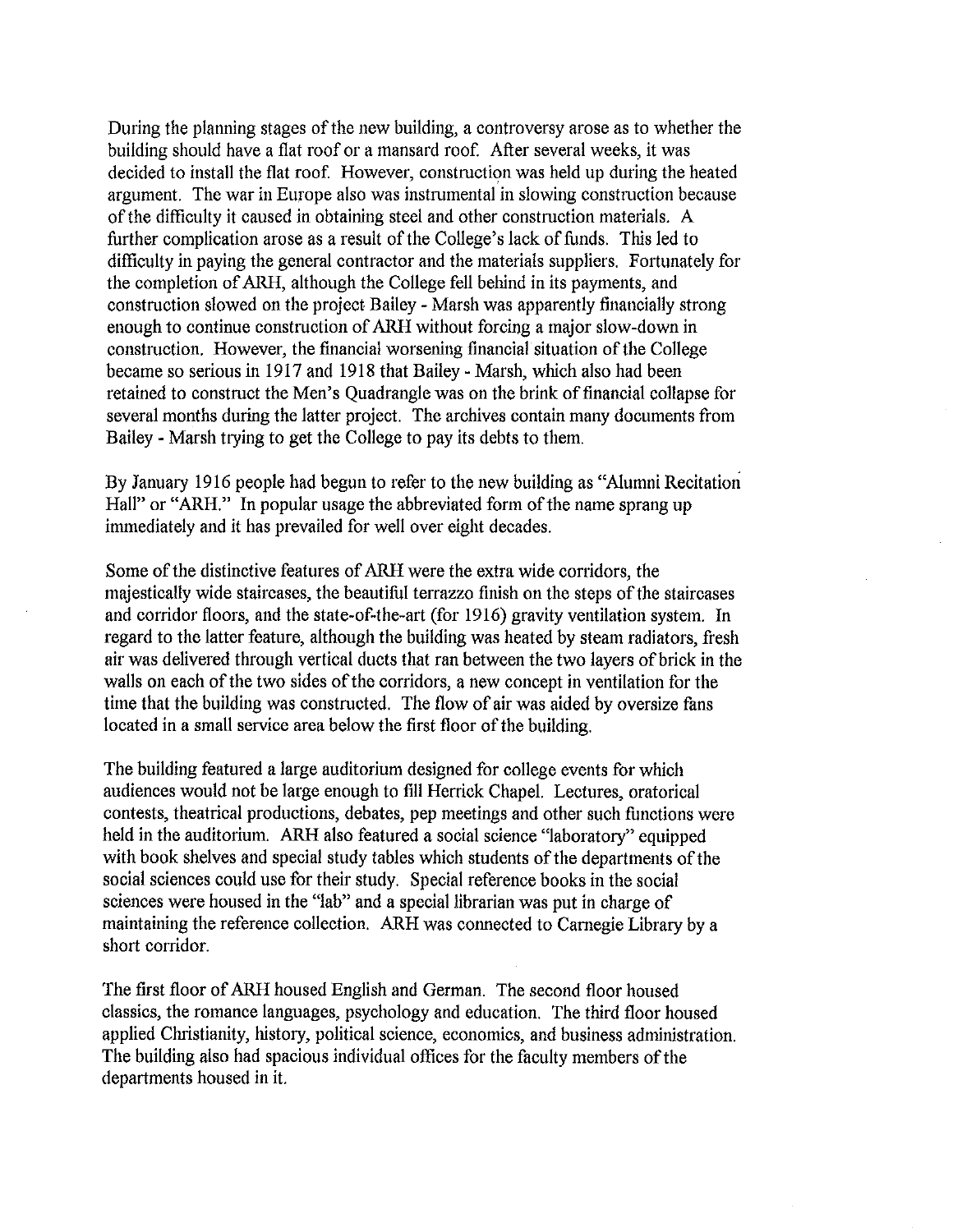ARH was dedicated in November 1916 with an impressive ceremony in Herrick Chapel featuring visiting lecturers and musicians. The first classes to meet in the new ARH did so in January 1917 although the auditorium had not been completed at that time. Thus, ARH began its 80+ years of excellent service to the Grinnell College Community.

In 1942 the College Radio Station (KGRW) was located in the space which had served as the corridor between ARH and Carnegie Library. In 1960, a classroom of ARH was renovated to serve as a language laboratory. It had 24 student work stations, each served by its own audio equipment and linked to a central audio control board designed to aid the students in learning to speak and understand spoken foreign languages offered at the College.

In 1963, ARH Auditorium was redecorated, received new flooring, new seats, blackout window shades for use of projection equipment, and the lighting was modernized so the facility could serve as a comfortable 300 seat lecture hall and as a movie theater for student and faculty use.

In 1969 the Trustees approved an expenditure of \$100,000 over a two-year period to cosmetically upgrade ARH and to improve its electrical service. Dale Hawn, Director of the Physical Plant, designed and implemented the changes. Included among the changes were the installation of acoustical dropped-ceilings in the large classrooms, fluorescent illumination fixtures replaced incandescent fixtures in all rooms. The language laboratory was modernized with new furniture and upgraded sound equipment. In addition, the size of the restrooms was increased, asbestos floor tile was installed in the classrooms and the space in the annex between ARH and Carnegie was renovated to house the writing laboratory.

In 1980 ARH was re-roofed at a cost of \$40,000 and at the same time the mail service area was renovated. However, at the same meeting a recommendation to the Trustees for replacement of all windows in the building at an estimated cost of \$95,000 received no action from the Board.

### ARH EXPANSION AND RENOVATION

In 1983, Richard Dober of Dober Associates, a campus-planning finn from Massachusetts was retained to assess the College's physical needs and to develop a plan for possible future construction and landscaping. As a part of his report, Richard Dober stated that ARH "is in less modem condition than most high school classroom buildings in the U. S." He added that the technology of teaching methods had long since passed Grinnell College by in regard to the teaching facilities available in ARH and that, although very sound structurally, the building was so outmoded that it stood as an embarrassment to a college of Grinnell's stature. Dober recommended that ARH should be renovated as soon as possible.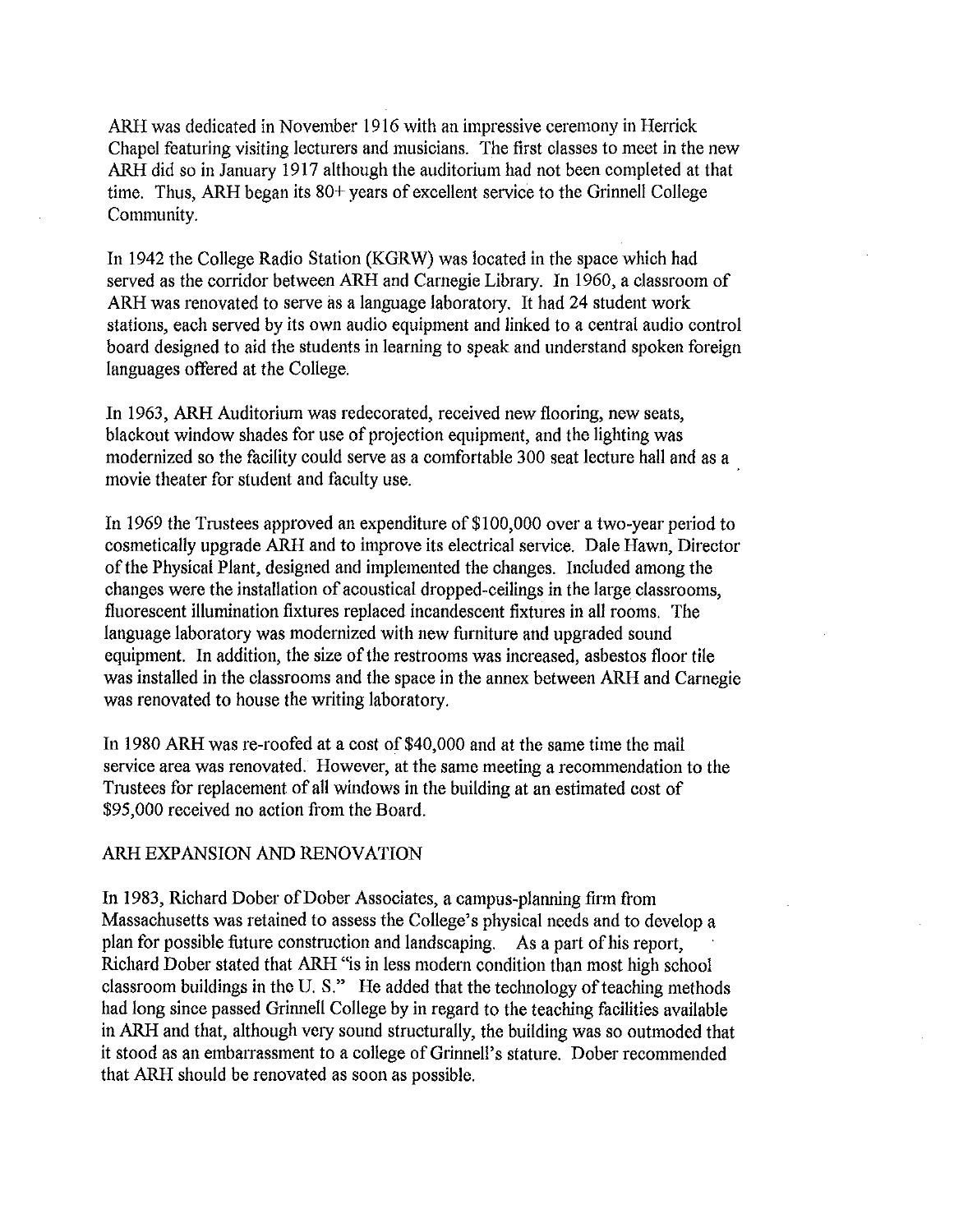In 1986, President Drake strongly recommended to the Board of Trustees that ARH be renovated. Later that year the Board granted approval the President approval to . appoint an architect to develop preliminary plans for renovation of the building. President Drake appointed Ben Weese of Weese, Langley, Weese (the firm that had designed the renovation of Mears Cottage and Burling Library) to develop preliminary ideas for such a renovation. During the next year Ben Weese and the ARH Renovation Planning Committee (composed of fifteen members of the faculty and administration and two students) developed a statement of needs for the renovation. The group then proceeded to develop preliminary plans for the renovation of the building.

During the late 1960s, the 1970s and early 1980s ARH Auditorium had been used as the site for showing recreational films on weekends. During the deliberations of the ARH Renovation Planning Committee, it adopted preliminary plans that included structural changes and changes in user guidelines for ARH Auditorium that would no longer permit the facility to be utilized as the site for showing recreational films on the weekends. This conclusion had been reached due to concerns that the rowdy behavior of some students in prior years during the showing of weekend films, if continued, would soon damage the finishes and decor of the newly renovated auditorium. Both the administration and faculty supported that conclusion and decision.

In October 1986, the tentative plans for the renovation of ARH were outlined in an article in the Scarlet and Black. The article included the plans to eliminate use of the ARH Auditorium as a facility for showing weekend recreational films. Executive Vice President Walker was quoted in the article as having stated that the Administration was considering constructing a "low expense building" to be used for student recreational purposes and particularly for the showing of recreational films.

In February 1987, President Drake recommended to the Trustees that more complete plans be drawn up for the renovation of ARH based on Weese's preliminary design recommendations. Drake announced that arrangements had been made for a negotiated general contract between the College, Weese Langley Weese and Loomis Construction Co. of Cedar Rapids to begin construction whenever the Board approved the initiation of the project. In such an association between architect and general contractor, the contractor's representative works with the architect in the design as well as construction of the project. Theoretically, such an arrangement should function to hold down construction costs. At the following Board Meeting, Weese appeared and distributed hard-line drawings for renovation of ARH which provided for 18 variously configured classrooms, 34 offices in departmental office pods or clusters, a 220 seat auditorium (created by redesigning the upper half of the original auditorium) for public lectures and large classes, and state-of-the-art audiovisual, computer and language laboratories as well as a writing laboratory. Carpeting was added throughout the building and specially designed furniture and light oak added warmth to the interior. The terrazzo finish was retained on the stair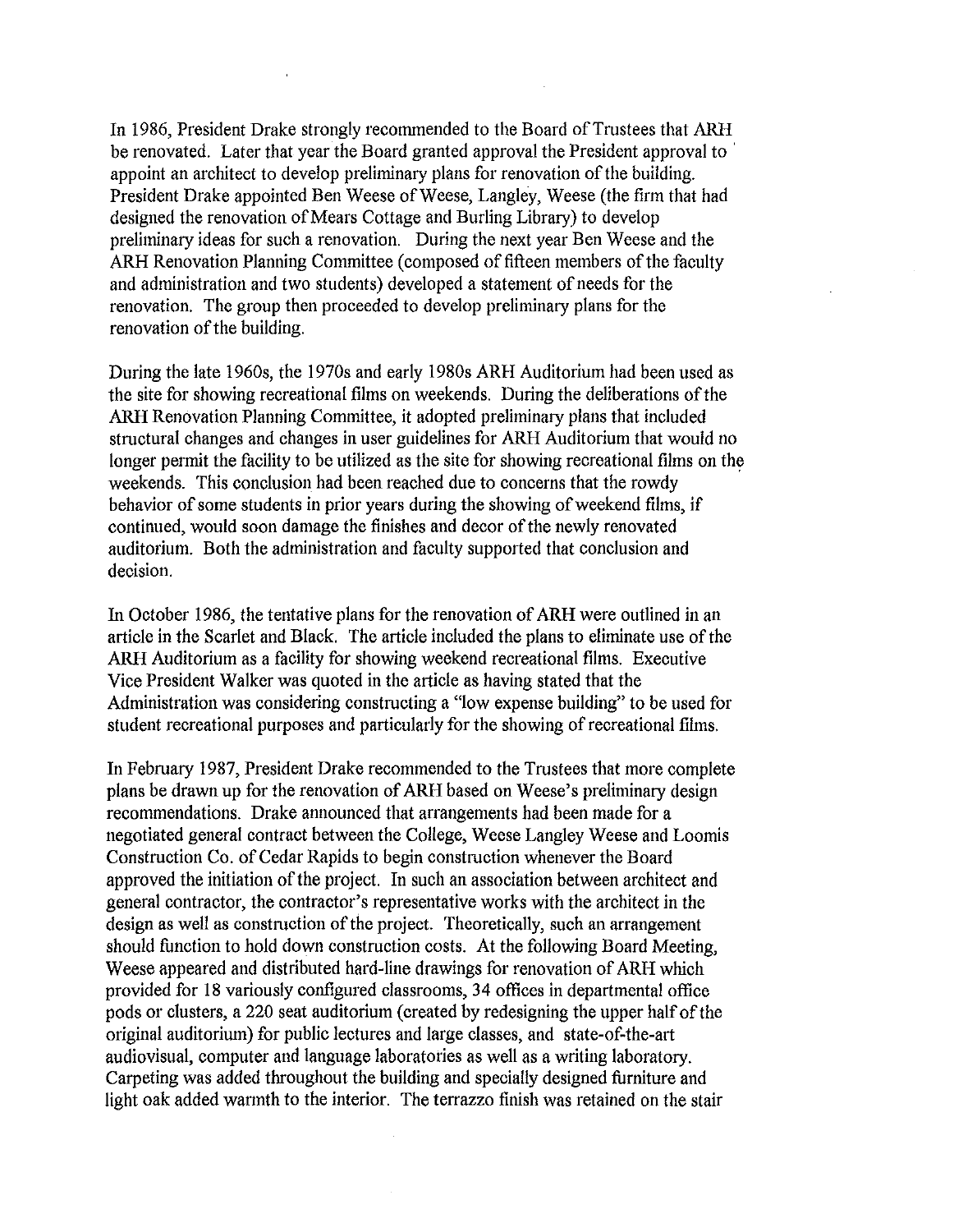treads and served as a border to the carpet, which was centrally located in the corridors.

With the renovation, air conditioning was installed in the building, an addition made much more easily because of the presence of the ducts from the old gravity ventilation system and which were located in the interior walls of the corridors. All fenestration was replaced with double-hung windows with storms and some with screens in each of the rooms. Weese's plans accounted for an increase in useable space of3,OOO square feet overall without any alteration to the building's exterior dimensions and architectural character. A major feature of the design was the connection of ARH to Carnegie Hall at two levels. Thus, by the use of the ramps and by the introduction of an elevator, both buildings were made accessible to handicapped persons. Thirteen very attractive individual student study carrels were placed at the periphery of each of the ramps. Weese's cost estimate for the plans he presented was initially \$4,811,000 including architectural and engineering fees.

At the February 1987 meeting of the Board, a group of students presented a proposai for a new student recreation center to provide, among other things, a replacement cinema for the ARH Auditorium which they were lose for films as a result of the proposed renovation. The figure the students presented as an approximate cost estimate for such a facility was \$750,000. A tentative design for such a building was presented by students Cathy Baldwin, Russell Matteson and SGA President Ali'EI Safar. The proposal included a SOO-seat theater, a 6,000 square foot dance floor attended by a 1,500 square foot stage. The administration supported the concept presented but explained to the students that the lack of available funds was a limiting factor to consideration of such a structure at that time.

In May 1987 the Board expressed strong support for the plans for ARH renovation presented by Ben Weese. The Board gave approval to the President to direct Weese to complete the planning for the renovation but stated that the renovation should not proceed before May 1989.

In April 1988, a group of students conducted a 41-hour sit-in demonstration in ARH over a weekend to protest a number of the changes proposed for the renovation but mostly to protest the elimination of ARH as a site for weekend recreational films. The group called into question the administration's commitment to planning a new student center with the statement, "....although the administration claims to be serious about plans for a new student center, little has been done to evidence that commitment."

For more information concerning the proposed new student recreational building see "Harris Center."

On February 12, 1988 Vice President Walker reported to the Board that Weese, Langley, Weese had completed plans for the renovation of ARH at a cost estimated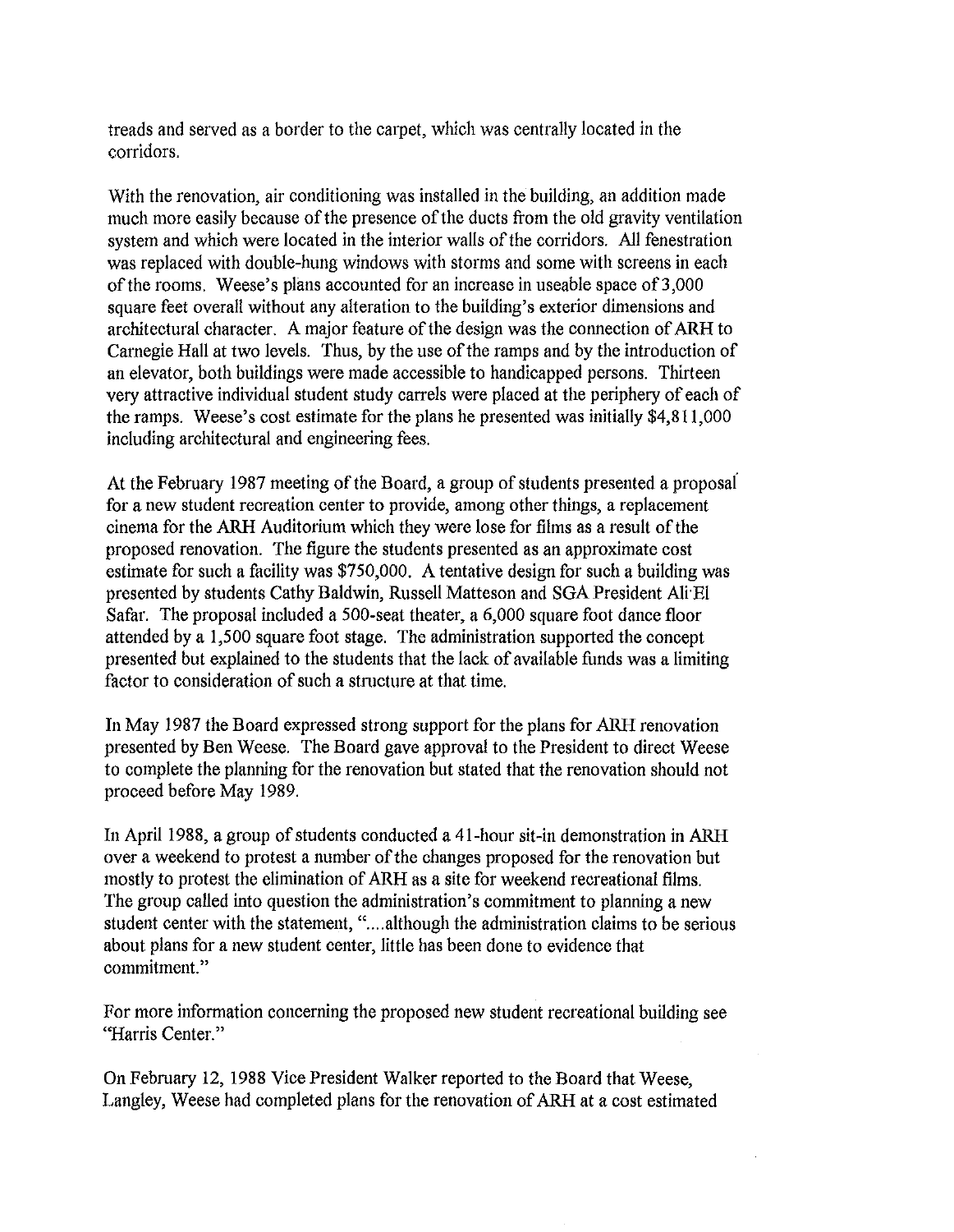by Ben Weese to be \$4,400,000. Walker stated that since the renovation would take at least fifteen months the administration was making plans for other sites in which to meet the many classes that had been normally held in ARH.

In May 1989 the meeting places for all classes formerly held in ARH were announced for the 1989-90 academic year. Classes for 1989-90 were scattered among all of the academic buildings as well as several of the residence facilities. Although the State Fire Marshal had stated that Goodnow Hall could not be occupied without significant modification, he granted a waiver for one year to accommodate using it to relieve the need for classroom and office space. Fortunately, the College has a number of residential structures surrounding the campus, which were also used during the year for classes and offices for faculty and the Writing Laboratory. Although the substitute classroom and office sites were not as convenient as were the facilities in ARH that they replaced, the year went surprisingly smoothly for faculty and students whose regular offices and classrooms were lost temporarily to the renovation process. The cooperative attitudes of both faculty and students during that time deserve a great deal of credit.

At the May 1989 Board Meeting, Vernon Faulconer, Chairman of the Buildings and Grounds Committee reported that the estimated cost of the ARH renovation project had increased to \$4,900,000.

Construction began on the ARH renovation as soon as classes ended in the spring of 1989. As had been the case with student carrels in Weese's renovation of Burling Library, he employed mock-ups of faculty offices and student carrels to ensure that the spaces and facilities he was creating were functionally suitable for the purposes for which they had been designed. This was very fortunate because several minor changes had to made in his original concepts for these facilities after faculty members and students had tried out the mock-ups.

In April 1990, it was reported to the Board that the budget for the project was running significantly above the May 1989 estimate of \$4,900,000 +. Although the grand majority of Grinnell's buildings have always greatly exceeded early cost projections (e.g. the final cost of Loose Residence Hall was over 50% above the early projected estimates), the final cost of ARH was much too high considering earlier estimates. One reason for the "cost creep" was that generally, Weese's cost estimates were much more optimistically low than was the ultimate reality. Another reason for the projected overage was due to the fact that after approval of the original design and the completion of the basic structural renovation of several rooms, a number of faculty members expressed serious dissatisfaction with the structure and furnishing of those rooms. For example, one room that had originally been designed and constructed to feature a single level floor was changed after construction to a multilevel, terraced room as well as with the inclusion of other quite expensive changes. Thus, due to the re-design of these rooms, in essence, the original contract was reopened, Weese's original fee of \$300,000 was increased to \$366,000 and the very